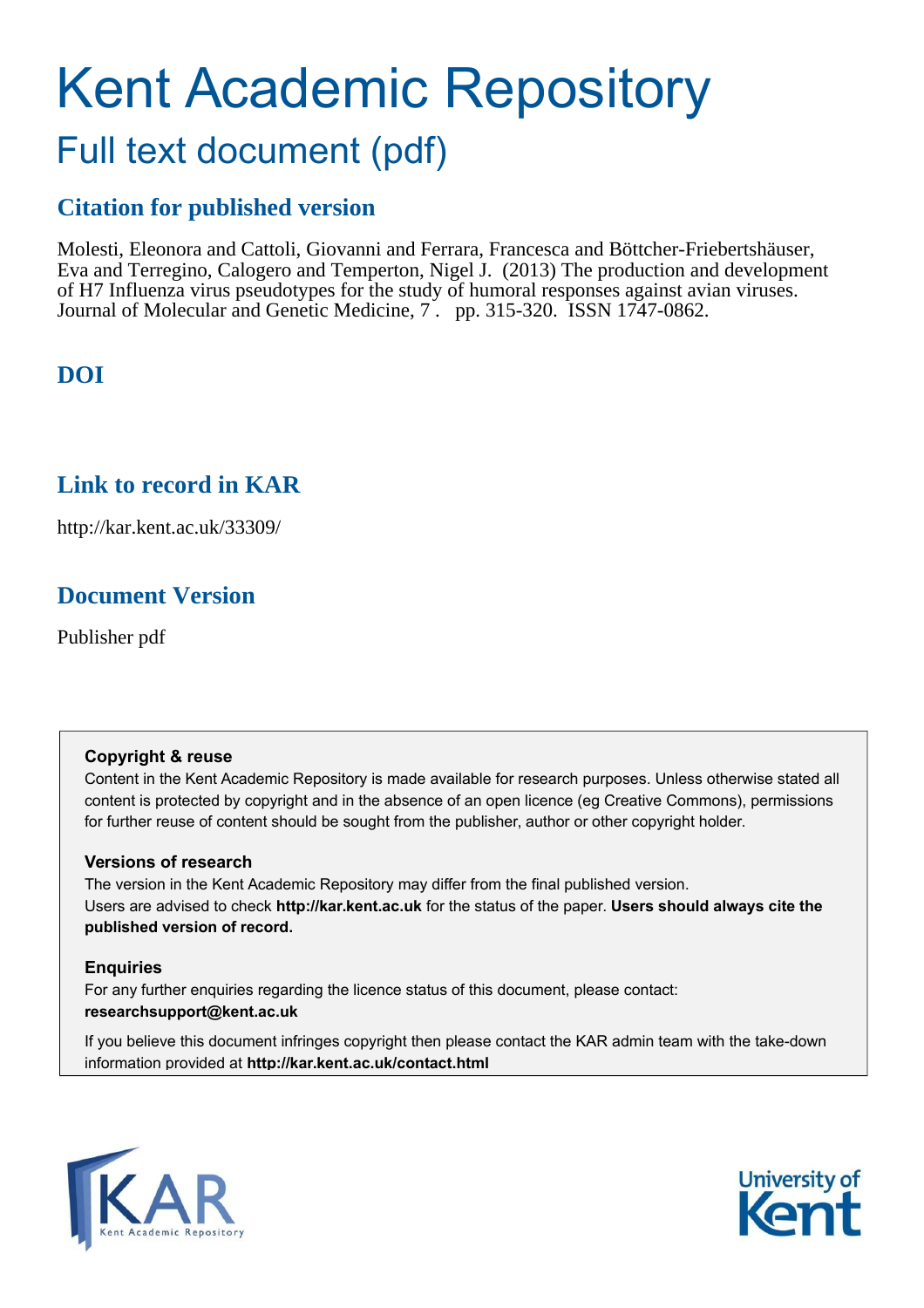### **RESEARCH REPORT**

### **The production and development of H7 Influenza virus pseudotypes for the study of humoral responses against avian viruses**

Eleonora Molesti<sup>†</sup>, Giovanni Cattoli<sup>‡</sup>, Francesca Ferrara<sup>†</sup>, Eva Böttcher-Friebertshäuser<sup>¥</sup>, Calogero Terregino‡ , Nigel Temperton†\*

†Viral Pseudotype Unit, Medway School of Pharmacy, University of Kent, Central Avenue, Chatham Maritime, ME4 4TB, United Kingdom, ‡FAO-OIE and National Reference Laboratory for Newcastle Disease and Avian Influenza, Istituto Zooprofilattico delle Venezie, Viale dell'Università, 10 35020 Legnaro (PD) Italy, ¥ Institute of Virology, Philipps University Marburg, Hans-Meerwein-Str. 2, 35043 Marburg, Germany.

\*Correspondence to: Nigel Temperton, Email: n.temperton@kent.ac.uk, Tel: +44 (0)1634 202957, Fax: +44 (0)1634 883927

Received: 31 October 2012; Revised: 18 February 2013; Accepted: 19 February 2013; Published: 19 February 2013

© Copyright The Author(s). First Published by Library Publishing Media. This is an open access article, published under the terms of the Creative Commons Attribution Non-Commercial License (http://creativecommons.org/licenses/ by-nc/2.5). This license permits non-commercial use, distribution and reproduction of the article, provided the original work is appropriately acknowledged with correct citation details.

#### **ABSTRACT**

In recent years, high pathogenicity avian influenza (HPAI) virus, H5N1, low pathogenicity avian influenza (LPAI) virus, H9N2, and both HPAI and LPAI H7 viruses have proved devastating for the affected economies reliant on poultry industry, and have posed serious public health concerns. These viruses have repeatedly caused zoonotic disease in humans, raising concerns of a potential influenza pandemic. Despite the focus on the HPAI H5N1 outbreak in 1997 some H7 strains have also shown to be occasionally adaptable to infecting humans. Therefore, applying knowledge of the H5 virus evolution and spread to the development of sensitive serological methods is likely to improve our ability to understand and respond to the emergence of other HPAI and LPAI viruses, present within the avian populations, with the potential to infect humans and other species. In the present study we describe the construction and production of lentiviral pseudotypes bearing envelope glycoproteins of LPAI and HPAI H7 avian influenza viruses, which have been responsible for several outbreaks in the past decade. The H7 pseudotypes were evaluated in pseudotype-based neutralization (pp-NT) assays in order to detect and quantify the presence of neutralizing antibodies in avian sera, which were confirmed H7 positive by inhibition of haemagglutination (HI) test. Overall, our results substantiate influenza virus pseudotype neutralization as a robust tool for influenza sero-surveillance.

**KEYWORDS:** HPAI, H7 lentiviral pseudotype, LPAI, micro-neutralization, pandemic potential

#### **INTRODUCTION**

Influenza A viruses that primarily cause devastating infectious disease in poultry, termed high pathogenicity avian influenza (HPAI), belong exclusively to the H5 and H7 subtypes, although not all viruses of these subtypes cause HPAI. Due to the ability of certain subtypes to mutate into a high pathogenicity form and the consequent increased mammalian transmissibility and pandemic potential (Van Kerkhove et al, 2012), several studies have also shown the alarming effects of uncontrolled long-term circulation of H7 low pathogenicity avian influenza (LPAI) viruses in poultry (Capua and Marangon, 2006). In fact, the hypothesis that adaptable for widespread infection as confirmed by several

these viruses can be maintained in poultry populations and mutate to HPAI forms with public health repercussions underlines the need for monitoring systems and active surveillance (Capua et al, 2000, Belser et al, 2009). Our understanding of human infections caused by avian influenza viruses arise from numerous sources including seroepidemiological studies, reports of human disease, relevant animal models and *in vitro* studies (Horimoto and Kawaoka, 2001, de Wit et al, 2008, Peiris, 2009). Despite the public health attention since the emergence of Asian lineage H5N1 HPAI virus outbreak in Hong Kong in 1997 and to the present day, some H7 strains have also been shown to be very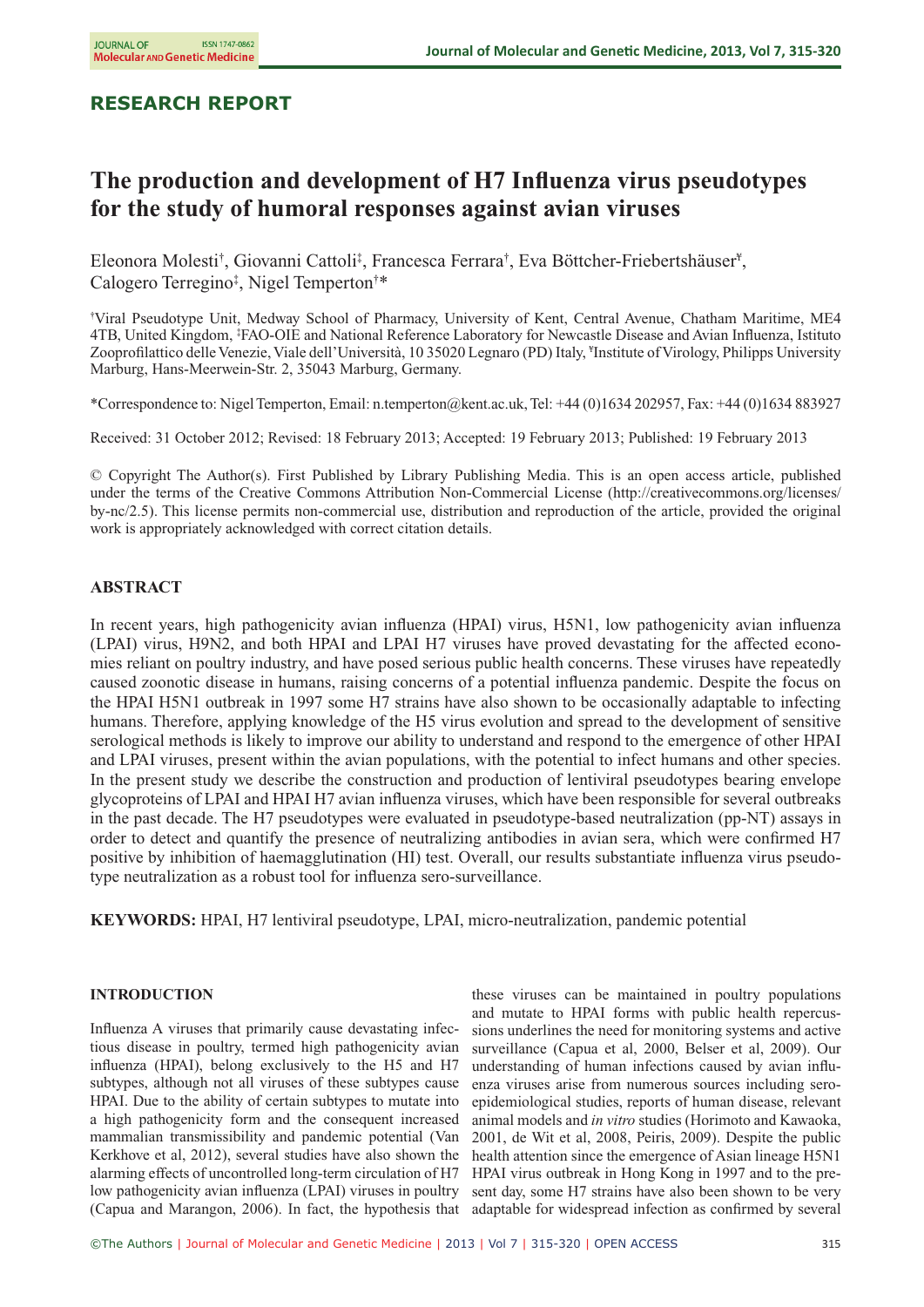LPAI and HPAI H7 outbreaks that have occurred worldwide according to standard protocols indicated by European in poultry, occasionally resulting in their direct transmission to humans. The current H7N3 HPAI outbreak in Jalisco, Mexico, demonstrates the continuing risk from the circulation of certain subtypes (Centers for Disease Control and Prevention, 2012). Therefore, the pandemic potential of subtype H7 viruses should not be underestimated. Hence, stressing the need for new diagnostic approaches and technologies, genetic and antigenic data should be paired for integrated "surveillance" and serological studies, specifically focusing on the development of readily applicable assays for routine testing of LPAI and HPAI viruses and newly emerged variants (Cattoli and Terregino, 2008).

To date, a comprehensive panel of influenza pseudotypes bearing HA glycoproteins belonging to several subtypes, clades and subclades have been developed and optimized (Temperton et al, 2007, Wang et al, 2008, Corti et al, 2011). This panel however comprises only a few H7 influenza viruses that have been pseudotyped for serological purposes, and therefore this study aims to show the feasibility of producing additional functional HPAI and LPAI H7 influenza pseudotypes. For this purpose, H7 pseudotypes have been produced and tested against a panel of avian sera in pseudotype-neutralization assays (pp-NT) in order to provide a tool that will offer new perspectives in avian and human influenza diagnosis, as well as renewed confirmation of their potential use for comparative serology.

#### **MATERIALS AND METHODS**

#### **Envelope glycoprotein cloning and plasmids**

cDNA for HPAI H7N3 A/chicken/Pakistan/34668/1995 (GenBank: CY035831), A/chicken/Netherlands/1/2003 (GenBank: AY338458) and LPAI H7N1 A/chicken/ Italy/1082/1999 (GenBank: CY022677) was kindly provided by FAO, OIE and National Reference Laboratory for Newcastle Disease and Avian Influenza, Istituto Zooprofilattico Sperimentale delle Venezie. The H7 A/chicken/ FPV/Rostock/34 was kindly provided by FL Cossett (Human Virology Department, Lyon). The HPAI A/chicken/ Italy/13474/99 HA (GenBank: AJ491720) and NA were kindly provided by the FLUPAN partner laboratories.

The HA of FPV/Rostock/34 (GenBank: AAA43150) was cloned into phCMV vector, while the HAs of HPAI H7 A/ chicken/Italy/13474/99, A/chicken/Pakistan/34668/1995, LPAI H7 A/chicken/Italy/1082/1999 and A/chicken/ Italy/13474/99 were cloned into pI.18, a pUC-based plasmid as described previously (Temperton et al, 2007, Wright et al, 2008). The NAs of A/chicken/Pakistan/34668/1995 (N3) (GenBank: CY035833), A/chicken/Netherlands/1/2003 (N7) (GenBank: AY340077) and N1 from A/chicken/ Italy/13474/99 were also cloned into pI.18.

#### **Serum samples**

All the sera tested were provided by FAO, OIE and National Reference Laboratory for Newcastle Disease and Avian influenza, Istituto Zooprofilattico delle Venezie and comprised seven avian sera positive for antibodies to the H7N1 vaccine strain (A/chicken/Italy/1067/99 LPAI) with titres ranging from low  $(1:32)$  to high  $(1:2048)$  when tested by

Medicine Agency and ten sera positive for H7 collected from turkeys during an Italian outbreak of AI caused by an LPAI virus H7N3 (A/turkey/Italy/9289/V02), that were previously tested by HI (Decision2006/437/CE, 2006). Ten negative sera confirmed by Agar Gel Immunodiffusion assay (AGID) and Indirect Enzyme-linked immunosorbent assay (ELISA) (BioCheck Avian Influenza Antibody Test Kit, BioCheck UK Ltd.) were used and 2 subtyping polyclonal hyperimmune chicken antisera were used for testing subtype specificity (H7N1 and H7N3). The antisera were produced in specific pathogen-free chickens by inoculation with viruses (inactivated by beta-propriolactone if HPAI viruses) as described previously (Terregino et al, 2010). A panel of H5 positive sera that were collected from chickens vaccinated with an inactivated adjuvanted H5N2 vaccine has been included in the study.

#### **Influenza H7 pseudotype production**

A panel of lentiviral pseudotypes expressing HAs from HPAI H7N1 A/chicken/Italy/13474/99, H7N3 A/chicken/ Pakistan/34668/1995, H7 A/chicken/FPV/Rostock/34, LPAI H7N1 A/chicken/1082/1999 viruses were generated essentially as described previously (Temperton et al, 2007, Corti et al, 2010, Corti et al, 2011). In order to produce HA and NA A/chicken/Italy/13474/99 influenza pseudotypes with different NAs (N1, N3 and N7), the neuraminidase activity was provided by NA plasmid co-transfection (N1 from H7 A/chicken/ Italy/13474/99, N3 from H7 A/chicken/Pakistan/34668/1995 and N7 from H7 A/chicken/Netherlands/1/2003) in lieu of exogenous bacterial NA addition (HA: NA transfection ratio of 3:1) (Temperton et al, 2007). For the production of the LPAI H7 A/chicken/1082/1999 pseudotype, a TMPRSS2 protease expressing plasmid was additionally added to the transfection mixture (in order to mediate the cleavage in the LPAI H7 pseudotypes) (Wang et al, 2008). For transfection,  $1 \times 10^4$  cells/well were plated 24 hr prior to the addition of a complex comprising plasmid DNA and FuGENE-6 transfection reagent (Roche, UK).

The HIV- type 1 (HIV-1) gag-pol construct (pCMV-Δ8.91) and the reporter plasmid (pCSFLW, expressing firefly luciferase) were transfected concurrently with the required envelope glycoprotein constructs at a ratio of 1:1:1.5 ratio (p8.91:pI.18-HA:pCSFLW).

In parallel, a non-envelope glycoprotein control pseudotype was generated by co-transfection of producer cell lines with two plasmids, gag-pol pCMV-Δ8.91 and pCSFLW. Supernatants were harvested 48 hr and 72 hr post-transfection and titrated onto HEK 293T/17 cell line.

#### **Pp-NT neutralization assays**

HI (HI reference antigen: H7N1 A/Starling/Africa/985/79) assays were also undertaken for screening 10 H7 positive For the HPAI H7 A/chicken/Italy/13474/99, A/chicken/ FPV/Rostock/34 and LPAI H7 A/chicken/Italy/1082/1999 neutralization assays, two-fold serial dilutions of each serum sample were mixed with pseudotyped viruses (resulting in  $1 \times 10^6$  firefly relative light units, RLUs) at a 1:1, v/v, ratio. After incubation at 37°C for 1 hr,  $1 \times 10^4$  HEK 293/17 cells were added to each well of a white 96-well-flat-bottomed tissue culture plate. For H7 A/chicken/Italy/13474/99 pseudotypes, neutralization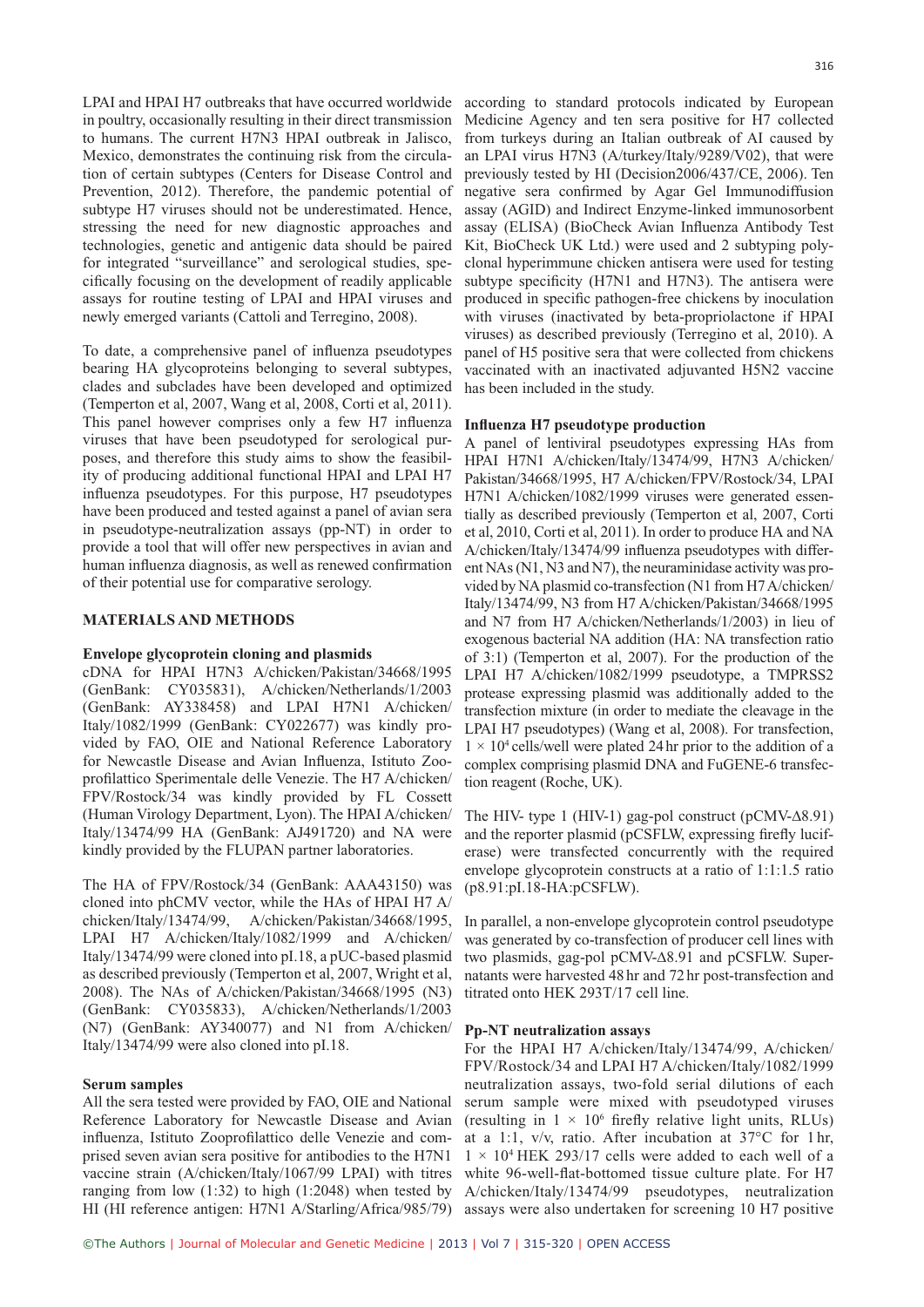sera collected from naturally infected turkeys and for a **RESULTS** panel of 10 H5 positive chicken sera (previously tested by HI). RLUs were evaluated after 48 hr by luminometry using the Bright-Glo assay system (Promega, UK). To measure the neutralization activity of this panel of sera, the 90% inhibitory concentration  $(IC_{90})$  was determined as the serum dilution resulting in a 90% reduction of a single round of infection (reporter gene-mediated signal). Values are expressed as a percentage when compared with the signal from the cell only control (equivalent to 100% neutralization and/or no infection) and the signal from a virus only control equivalent to 0% neutralization or 100% infection.

#### **Statistical analysis**

The estimation of pseudotype transduction titers (Figure 1 and Figure 2) has been perfomed using  $\text{Excel}^{\text{TM}}$  software where pseudotype titers obtained at each of a range of dilution points were expressed as RLU/ml and the arithmetic mean was calculated by GrapdPad Prism (version 5, Graph-Pad Software, San Diego, CA, USA). Statistical analyses were also undertaken for the analysis of pp-NT assays using GraphPad. Pp-NT titers were normalized and  $IC_{90}$  values were calculated by a non-linear regression model (log (inhibitor) vs normalized response-variable slope) analysis (Table 1).

#### H7 HPAI and LPAI pseudotypes

#### **Production of lentiviral HPAI and LPAI H7 pseudotype particles (H7pp)**

Pseudotypes expressing HAs from four H7 viruses (HPAI A/chicken/Italy/13474/1999, A/chicken/FPV/Rostock/34, A/chicken/Pakistan/34668/1995 and LPAI H7 A/ chicken/1082/1999) were generated (Figure 1). Additionally, pseudotypes bearing both HA and NA glycoproteins of H7N1 A/chicken/Italy/13474/99 were generated (Figure 1). We evaluated the transduction efficiency of each H7 pseudotype by measuring the titers expressed as RLU/ml in HEK293/17 cells. For all the transduction measurements two controls were included: a non-envelope glycoprotein control and a cell only control.

As expected, the RLU values for the non-envelope control (pCMV-Δ8.91 and the reporter pCSFLW plasmids) were similar to mock transduction. In contrast, significantly higher RLU values, compared to the controls, were detected in cells transduced with HPAI H7 A/chicken/ Italy/13474/99, A/chicken/FPV/Rostock/34, A/chicken/ Pakistan/34668/1995 and LPAI H7 A/chicken/1082/1999 pseudotypes. Interestingly, in cells transduced by H7N1 A/ chicken/Italy/13474/99 pseudotypes (where the NA activity was provided by the cognate plasmid) the RLU values were two  $\log_{10}$ s higher than the same H7 HA pseudotype produced by exogenous NA treatment.

Subsequently, a set of three HPAI H7 A/chicken/ Italy/13474/99 HA+NA pseudotypes with NAs belonging to different H7 avian influenza strains (N1, N3, N7)



**Figure 2.** Panel of H7 A/chicken/Italy/13474/1999 HA pseudotypes produced in combination with different NA plasmids (N1 from A/chicken/Italy/13474/1999, N3 from A/chicken/ Pakistan/34668/1995 and N7 from A/chicken/Netherlands/1/2003). Comparison of transduction efficiency in target HEK 293T cells. Titers of released pseudotypes were expressed as the mean ±SD of relative luciferase units (RLUs).





**Figure 1.** Infectivity of pseudotyped lentiviral vectors carrying HA glycoprotein of HPAI A/chicken/Italy/13474/1999, A/ chicken/Pakistan/34668/1995, H7 A/chicken/FPV/Rostock/34 and LPAI H7N1 A/chicken/1082/1999. Influenza pseudotypes were produced by adding exogenous neuraminidase 24 hr after transfection (for H7 A/chicken/Italy/13474/1999, additionally an NA plasmid has been used). The transduction titers of the released pseudotypes were expressed as the mean ±SD of relative luciferase units (RLUs).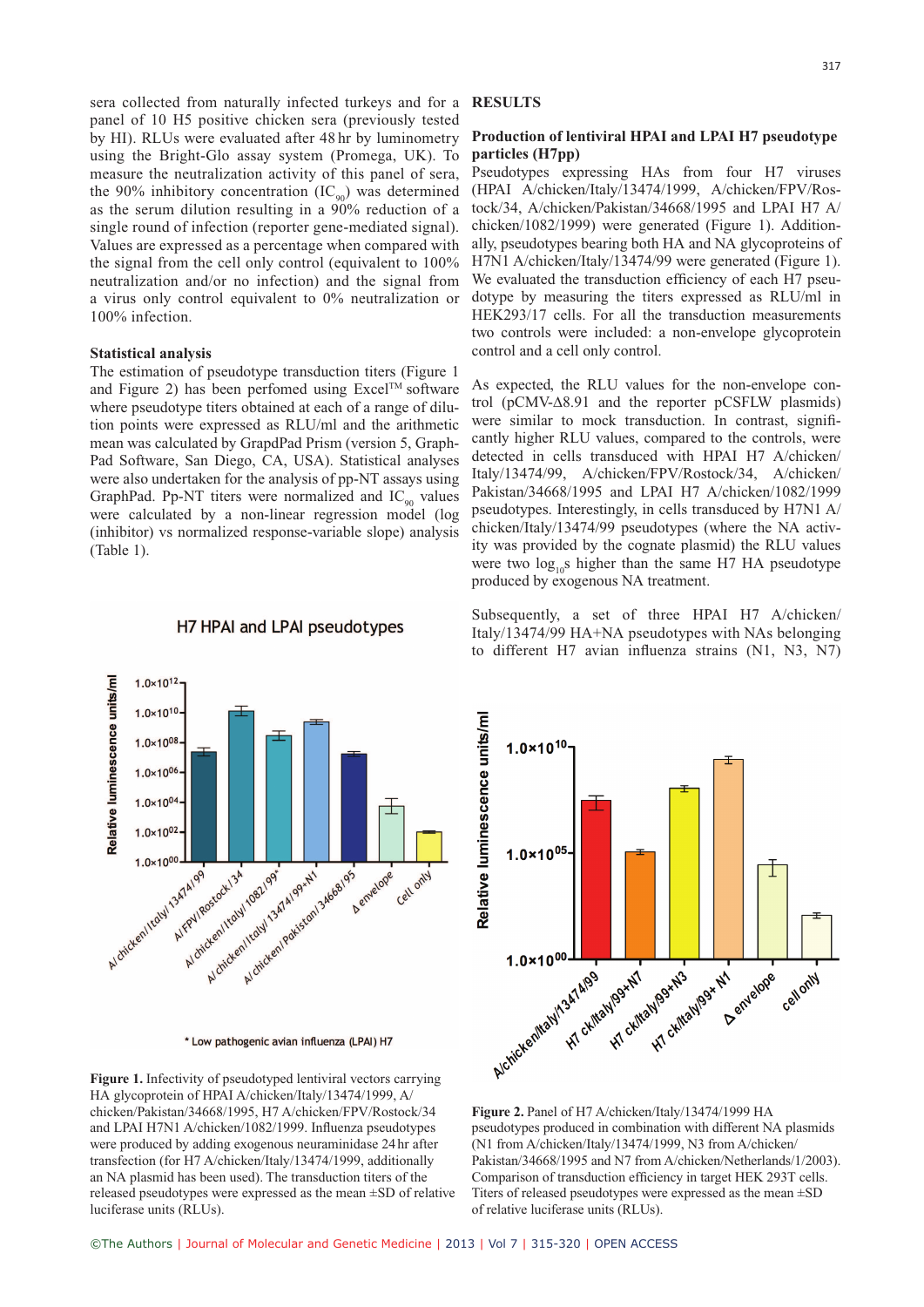| <b>able 1.</b> Comparison of neutralization activity of chicken immune sera (positive for the H7N1 vaccine strain: A/chicken/Italy/1067/1999) against three different H7 pseudotypes: A/ck/Italy/1082/1999,  |
|--------------------------------------------------------------------------------------------------------------------------------------------------------------------------------------------------------------|
| Vck/Italy/13474/1999 and A/chicken/FPV/Rostock/34 (Set A). H7 Influenza pseudotypes bearing HA from A/ck/Italy/13474/1999 were also used for testing neutralizing activity of a panel of sera                |
| Set B: No. 8–No. 17) collected from naturally infected turkeys (positive for H7N3 A/turkey/Italy/9289/V02). Additional sera previously found H5 positive by HI have been tested (Set C). A non-linear        |
| egression approach, dose-response inhibition has been used for the analysis). Values are reported as 90% inhibitory concentration $(IC_{\omega_0})$ . Haemagglutination inhibition titres are also reported. |

| Serum No.    | (A) H7 positive sera (vaccinated with an LPAI H7N1 vaccine) |                                                      |                                  |                                                | (B) H7 positive sera (H7N3 positive, naturally<br>infected) |                                                   |                                                         | (C) H5 positive sera (vaccinated with an<br><b>LPAI H5N2</b> vaccine) |                                                      |                                                  |
|--------------|-------------------------------------------------------------|------------------------------------------------------|----------------------------------|------------------------------------------------|-------------------------------------------------------------|---------------------------------------------------|---------------------------------------------------------|-----------------------------------------------------------------------|------------------------------------------------------|--------------------------------------------------|
|              | $IC90$ vs $H7N1$ A/<br>chicken/1082/<br>1999 (LPAI)         | $IC90$ vs $H7N1$ A/<br>chicken/13474/<br>1999 (HPAI) | $IC90$ vs $A/FPV/$<br>Rostock/34 | <b>HI</b> titres<br>A/ck/Italv/<br>1067/99H7N1 | <b>Serum</b><br>No.                                         | IC90 vs $H7N1A/$<br>chicken/13474/<br>1999 (HPAI) | <b>HI</b> titres<br>A/ty/Italy/9289/<br><b>V02 H7N3</b> | <b>Serum</b><br>No.                                                   | $IC90$ vs $H7N1$ A/<br>chicken/13474/<br>1999 (HPAI) | <b>HI</b> titres<br>A/ty/Italy/<br><b>80H5N2</b> |
| $1(6612-36)$ | >5120                                                       | >5120                                                | >5120                            | 1:2048                                         | 8                                                           | >5120                                             | 1:2048                                                  | 3929-1                                                                | 40                                                   | 1:2048                                           |
| $2(6612-42)$ | >5120                                                       | >5120                                                | >5120                            | 1:1024                                         | 9                                                           | >5120                                             | 1:1024                                                  | 3929-9                                                                | $40 - 80$                                            | 1:1024                                           |
| $3(6612-45)$ | >5120                                                       | >5120                                                | >5120                            | 1:512                                          | 10                                                          | 2560-5120                                         | 1:512                                                   | 3929-6                                                                | $<$ 40                                               | 1:512                                            |
| $4(188-2)$   | 1280-2560                                                   | 320-640                                              | 640-1280                         | 1:256                                          | 11                                                          | 160-320                                           | 1:256                                                   | 3930-19                                                               | $\leq 40$                                            | 1:256                                            |
| $5(188-1)$   | 1280-2560                                                   | 640-1280                                             | 640-1280                         | 1:128                                          | 12                                                          | 640-1280                                          | 1:128                                                   | 3930-20                                                               | $<$ 40                                               | 1:128                                            |
| $6(10-3)$    | 2560-5120                                                   | 320-640                                              | 320-640                          | 1:64                                           | 13                                                          | 160-320                                           | 1:64                                                    | 3933-44                                                               | $\leq 40$                                            | 1:64                                             |
| $7(10-4)$    | 1280-2560                                                   | 160-320                                              | 160-320                          | 1:32                                           | 14                                                          | 80-160                                            | 1:32                                                    | 3933-41                                                               | $<$ 40                                               | 1:32                                             |
| $H7N1 + ve$  | 27782                                                       | >5120                                                | >5120                            | n/d                                            | 15                                                          | $\leq 40$                                         | 1:16                                                    | 3933-50                                                               | $\leq 40$                                            | 1:16                                             |
| $H7N3 +ve$   | >5120                                                       | >5120                                                | 640-1280                         | n/d                                            | 16                                                          | $40 - 80$                                         | 1:8                                                     | 3933-41                                                               | $\leq 40$                                            | 1:8                                              |
|              |                                                             |                                                      |                                  |                                                | 17                                                          | $<$ 40                                            | 1:4                                                     | 3933-44                                                               | $\leq 40$                                            | 1:4                                              |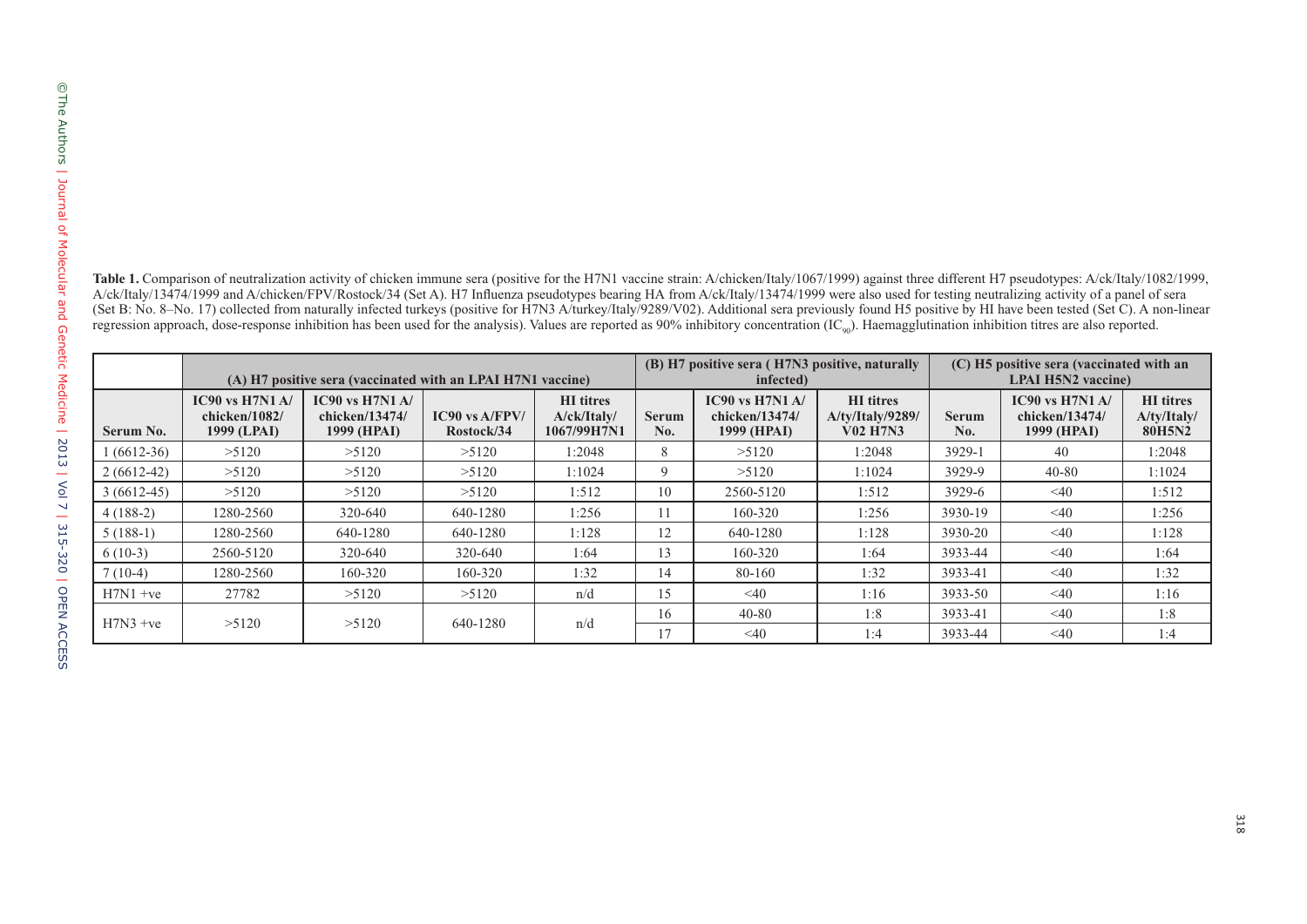was generated and transduction efficiency was esti- employ them as tools in serological assays in parallel with mated. Surprisingly, low titers were obtained when the N7 plasmid (from H7 A/Netherlands/1/2003) was used compared to N3 and N1 plasmids for H7 A/chicken/ Italy/13474/99 pseudotype production (4  $log_{10}s$  higher when the N1 plasmid was used instead of the N7 plasmid) (Figure 2).

#### **Development and evaluation of H7 pseudotype-based neutralization assay**

To develop and evaluate the utility of H7 pseudotypes in pp-NT assays, neutralizing antibody responses were measured in sera obtained by vaccination of chickens with a H7N1 vaccine against three different H7 pseudotypes: HPAI H7 A/chicken/FPV/Rostock/34, A/chicken/Italy/13474/99 and LPAI H7 A/chicken/1082/1999 strains. The same panel of sera was also found positive when tested by HI against H7N1 A/Starling/Africa/985/79.

The results obtained using all the H7 pseudotypes when tested in duplicate displayed a clear and wide antibody response confirmed by high neutralization titers (titers between  $\geq 1:320$  and  $\geq 1:5120$ ) compared to the negative controls (data not shown). The neutralization titers for H7 LPAI A/chicken/1082/1999 were slightly lower (Table 1A) compared to HPAI H7 A/chicken/FPV/Rostock/34 and A/chicken/Italy/13474/99 pseudotypes (Table 1B, 1C). Additional pp-NT assays have been undertaken to test H7 A/chicken/Italy/13474/99 pseudotypes against sera from H7 positive turkeys (by natural infection) and H5 positive chickens (by vaccination) and results are shown in Table 1.

#### **DISCUSSION**

to the recognition by ubiquitous proteases and subsequent **LIST OF ABBRAVIATIONS** birds. Additionally, the marked increase in the number of AGID; Agar Gel Immunodiffusion assay LPAI outbreaks highlights the importance of carrying out an ELISA; Enzyme-linked immunosorbent assay active sero-surveillance for this subtype in order to monitor HA; Haemagglutinin the evolution of these strains have the potential to impact HI; Inhibition of haemagglutination Within the last decade, poultry outbreaks caused by LPAI and HPAI viruses of the H7N1, H7N2, H7N3, H7N4 and H7N7 subtypes have resulted in the culling of millions of birds. Since 2002, this has resulted additionally in >100 cases of human exposure in the Netherlands, Italy, Canada, the United States and United Kingdom (Capua and Marangon, 2006, Belser et al, 2009). The presence of H7 LPAI viruses in many countries and the current H7N3 outbreak in Mexico demonstrates the constant risk posed by certain H7 avian influenza subtypes to mutate from the low pathogenicity to the high pathogenicity form. Despite the relatively limited human transmissibility of HPAI H7 viruses, they have been shown to share many properties and molecular features with the HPAI H5 subtype. Primarily, the presence of a polybasic cleavage site within the HA sequence leads systemic spread of the virus resulting in death of infected on human and animal health (Capua and Alexander, 2007).

With a serological perspective, this study aimed to develop NA; Neuraminidase a panel of H7 HPAI and LPAI influenza pseudotypes from PP-NT; Pseudotype-based neutralization strains that were responsible for severe outbreaks, and to RLUs; Relative luminescence units

the classical serological method HI.

A panel of functional HPAI H7 pseudotypes was produced in addition to a LPAI H7 pseudotype, overcoming the difficulties in cleaving the precursor HA from a strain that lacks the polybasic cleavage site (Wang et al, 2008). For all the H7 pseudotypes, high transduction titers were obtained as confirmed by RLU/ml values in Figure 1. However, the A/chicken/Pakistan/34668/1995 strain exhibited a lower transduction efficiency. This is possibly due to lower glycoprotein expression or sub-optimal cleavage of the HA by cellular proteases (Nefkens et al, 2007, Wang et al, 2008, Choi et al, 2009, Klenk and Garten, 1994). Production of H7 pseudotypes bearing HA alone from A/chicken/ Italy/13474/99, or HA+NA by additional co-transfection of different NAs was attempted. The rationale for this is the observation that H7 subtype viruses with many different NA types have transmitted from birds to humans compared to the situation with the H5 subtype (Belser et al, 2009, Abdel-Ghafar et al, 2008). We show using our pseudotype production system that not all the HA and NA combinations were equally effective at generating high-titer virus stocks (Figure 2).

Lastly, three H7 pseudotypes were used for neutralization assays and results compared to the classical HI serological test. As expected, the pp-NT assay returned higher titers compared to HI and a significantly lower antibody response was detected against HPAI strains compared to the LPAI strain.

#### **CONCLUSIONS**

- The development of pseudotype influenza viruses may provide excellent serological reagents for testing sera originating from birds but also from other species, including humans.
- The flexible and safe use of pseudotype influenza virus in neutralization assays may prove useful for influenza control strategies enabling the evaluation of the levels of neutralizing immunity induced by field isolates and vaccines, and the possible mechanisms of cross-reactive immunity.

#### **COMPETING INTERESTS**

None declared.

HPAI; High pathogenicity avian influenza LPAI; Low pathogenicity avian influenza